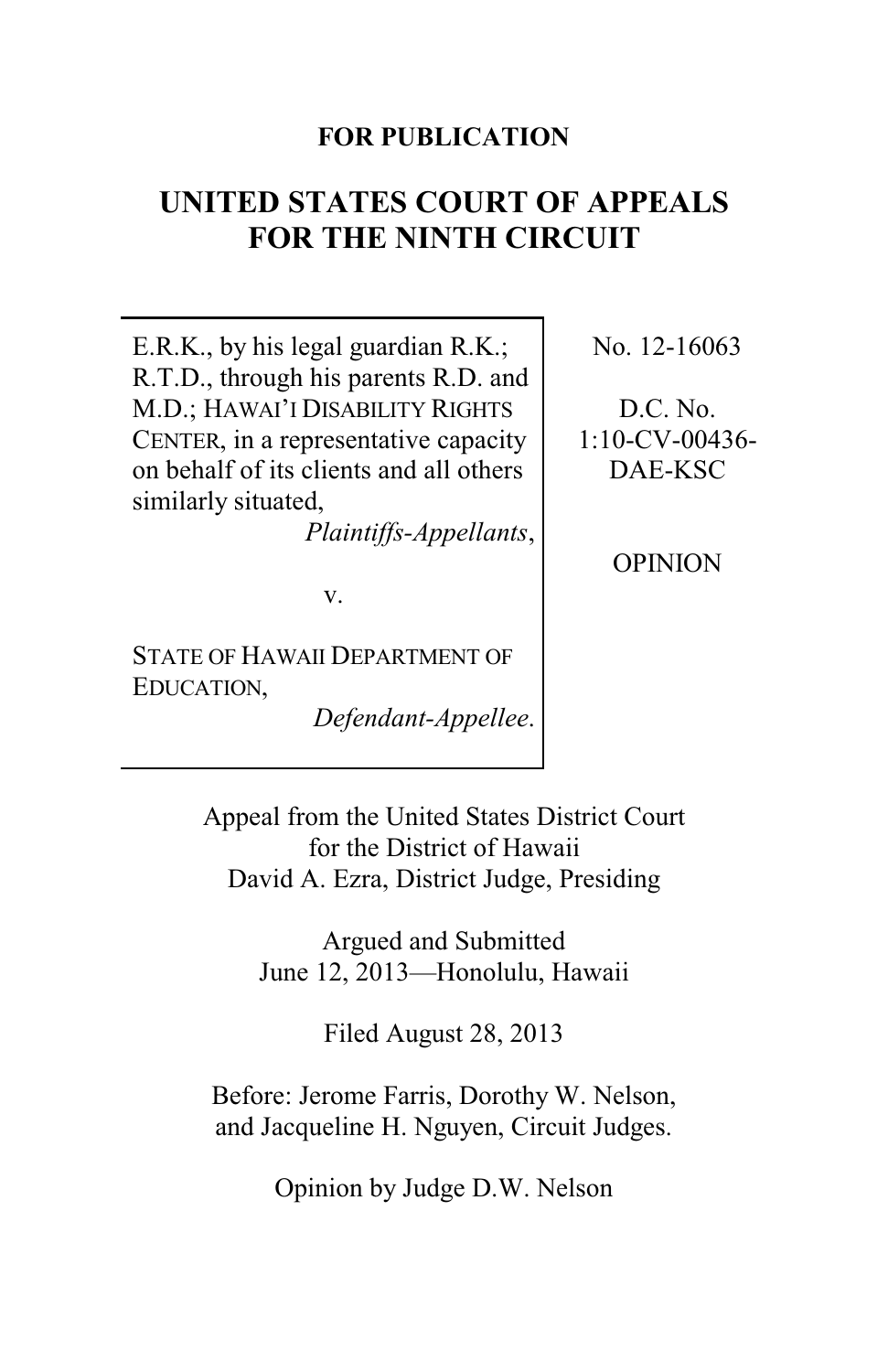# **SUMMARY\***

#### **Individuals with Disabilities Education Act**

Affirming in part and reversing in part the district court's judgment after a bench trial in a class action, the panel held that a Hawaii statute violated federal law by establishing an age limit on public education.

The Hawaii statute, dubbed "Act 163," barred both general-education students and students who received specialeducation services under the Individuals with Disabilities Education Act from attending public school after the last day of the school year in which they turned 20. The plaintiffs alleged that the state violated the IDEA, the Americans with Disabilities Act, and the Rehabilitation Act by denying public education to special-needs students aged 20 to 21 while offering it, in the form of a network of adult-education schools called Community Schools for Adults, to students without special needs. The Community Schools for Adults were exempt from the strictures of Act 163.

The panel held that Act 163 violated the IDEA, which restricts the power of states to establish age limits on specialeducation eligibility in certain circumstances. In an exception to these restrictions, 20 U.S.C. §  $1412(a)(1)(B)(i)$  provides that a state's duty to provide special education does not extend to children aged 18 through 21 "to the extent that [the duty's] application to those children would be inconsistent with State law or practice . . . respecting the provision of

**<sup>\*</sup>** This summary constitutes no part of the opinion of the court. It has been prepared by court staff for the convenience of the reader.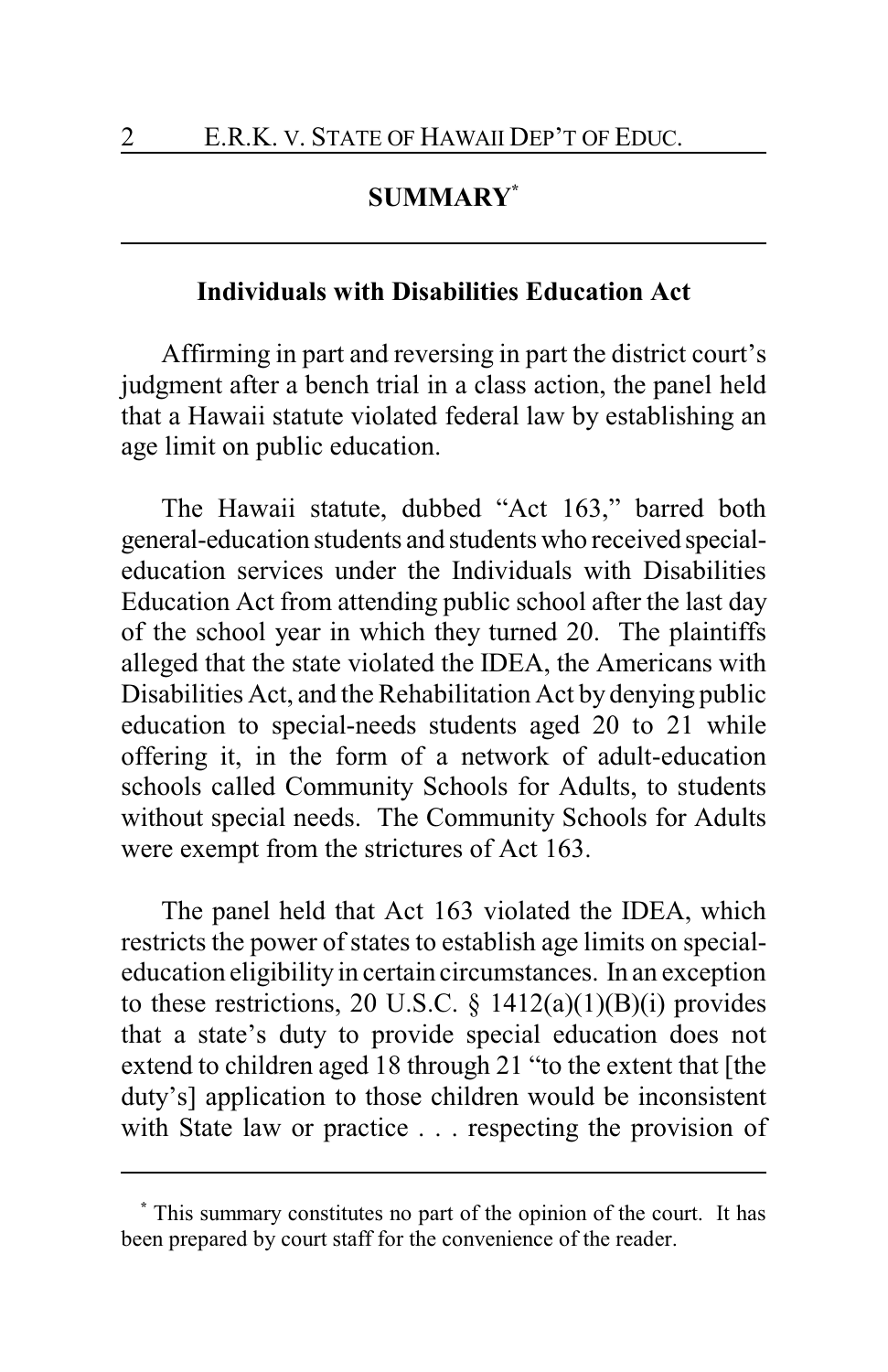public education to children in those age ranges." Referring to the IDEA's legislative history, the panel held that  $§ 1412(a)(1)(B)(i)$  meant that Hawaii could not deny special education to disabled students aged 18 through 21 if it in fact provided "free public education" to nondisabled students in that range of ages. The panel concluded that the diploma programs offered by the Community Schools for Adults constituted free public education because they were provided at public expense, under public supervision and direction, and without charge, and they involved secondary education. Accordingly, the panel reversed the district court's judgment for the State of Hawaii Department of Education on the IDEA claim.

The panel affirmed the district court's judgment for the Department of Education on the plaintiffs' disability discrimination claims under the Americans with Disabilities Act and the Rehabilitation Act, holding that the plaintiffs did not establish the existence of reasonable accommodationsthat would make the Community Schools for Adults generally accessible to disabled students. The panel remanded the case to the district court.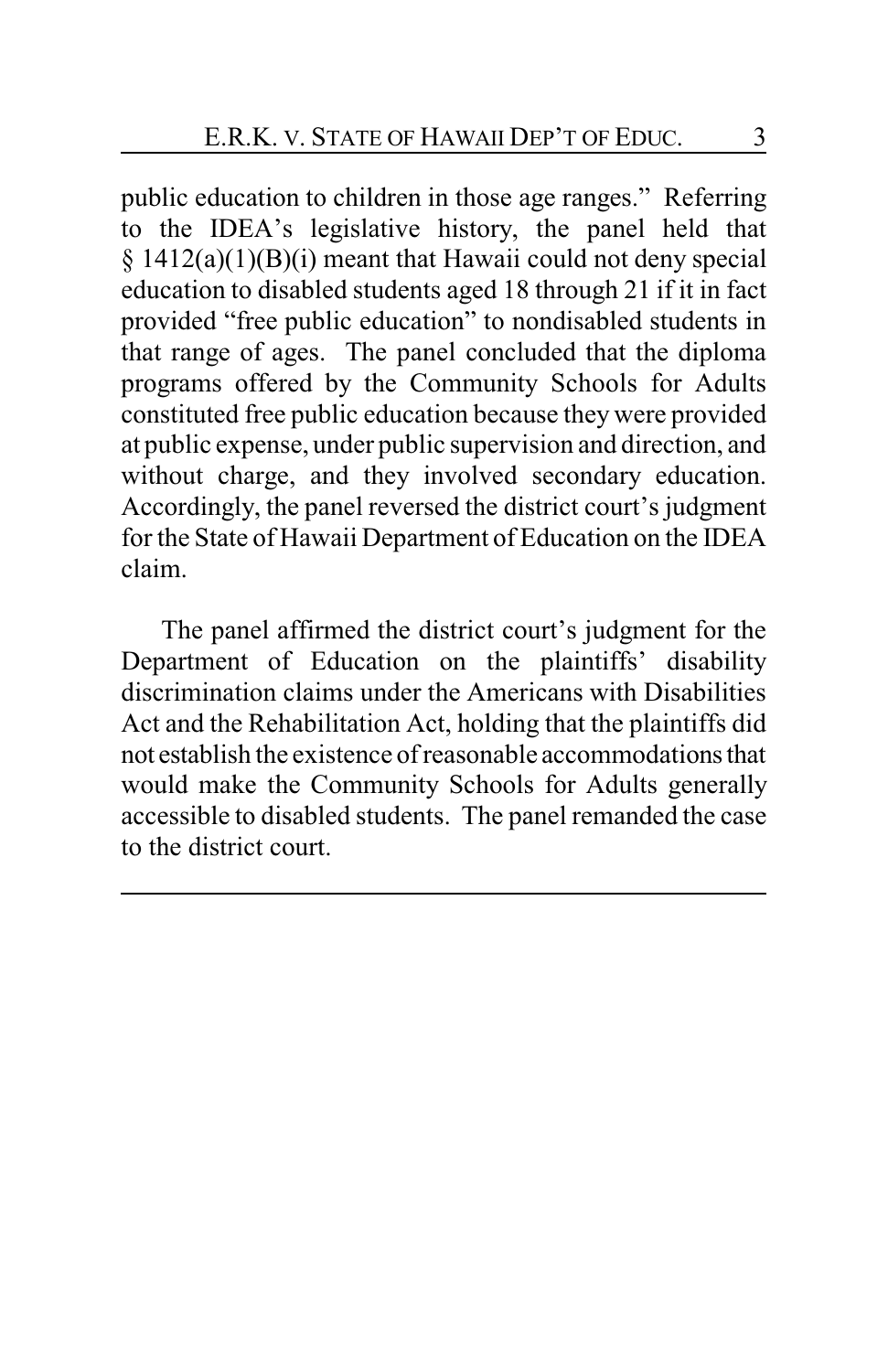#### **COUNSEL**

Paul Alston, Alston Hunt Floyd & Ing, Honolulu, Hawaii; Jason H. Kim (argued), Schneider Wallace Cottrell Brayton Konecky, LLP, San Francisco, California; Matthew C. Bassett & Jennifer V. Patricio, Hawai'i Disability Rights Center, Honolulu, Hawaii, for Plaintiffs-Appellants.

David M. Louie, Carter K. Siu (argued), and Holly T. Shikada, Department of the Attorney General, Honolulu, Hawaii, for Defendant-Appellee.

#### **OPINION**

NELSON, Senior Circuit Judge:

Are state-funded high school diploma programs for adults who never graduated from high school a form of "public education"? 20 U.S.C. §  $1412(a)(1)(B)(i)$ . We conclude that they are. Accordingly, we hold that a Hawaii statute establishing an age limit on public education violates federal law, and reverse in part the district court's entry of judgment in favor of the Defendant-Appellee.

#### **Background**

In 2010, the Hawaii state legislature enacted a law, dubbed "Act 163," barring students from attending public school after the last day of the school year in which they turned 20:

> No person who is twenty years of age or over on the first instructional day of the school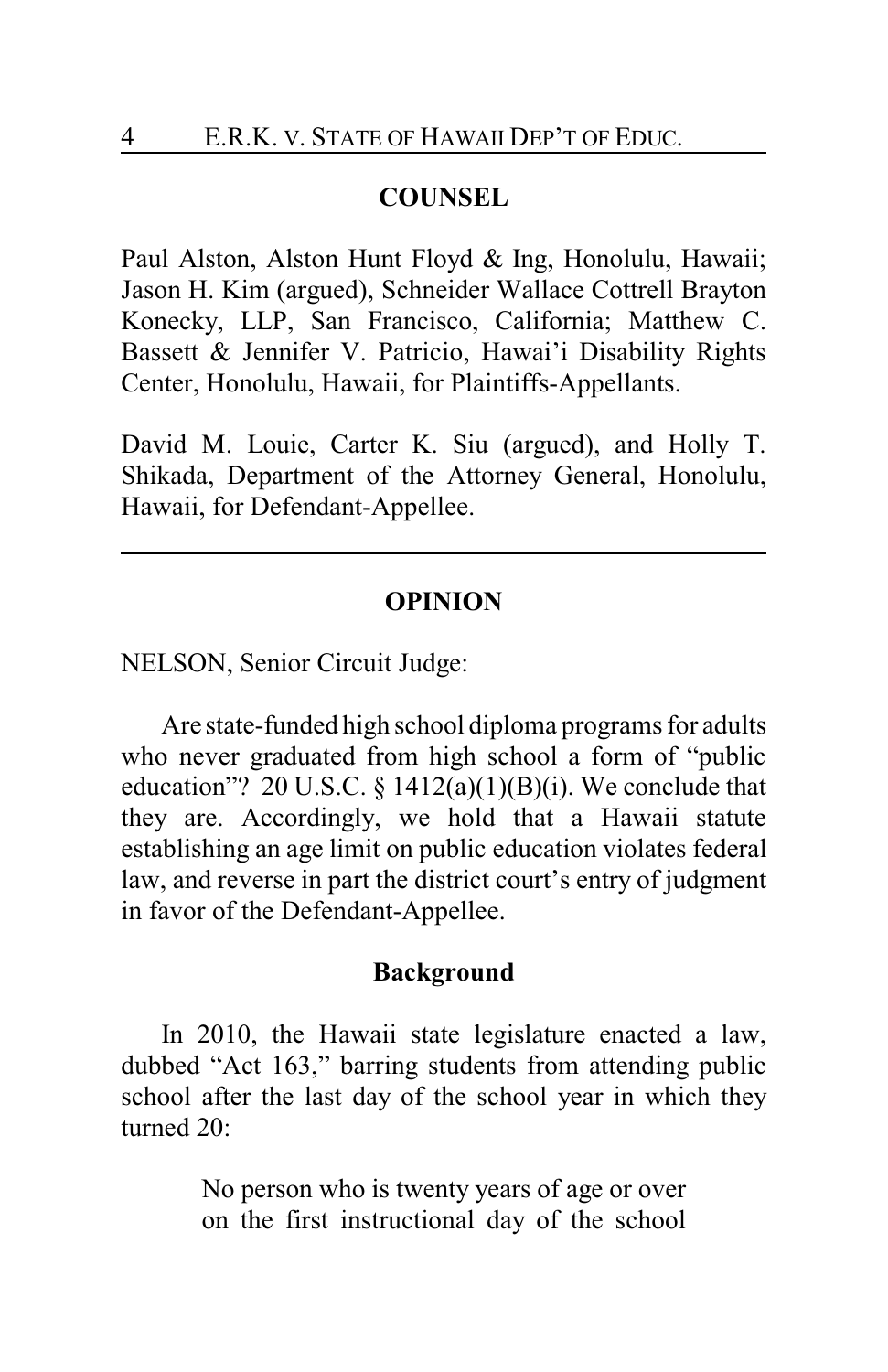year shall be eligible to attend a public school. If a person reaches twenty years of age after the first instructional day of the school year, the person shall be eligible to attend public school for the full school year.

Haw. Rev. Stat.  $\S$  302A-1134(c). The law applies to both general-education students and students who receive specialeducation services under the Individuals with Disabilities Education Act ("IDEA"), 20 U.S.C. § 1400 *et seq.*

The State of Hawaii Department of Education ("DOE") administers public education in the state. In addition to conventional public high schools, the agency operates a network of adult-education schools called the Community Schools for Adults. DOE materials explain that the Community Schools for Adults offer "Adult Secondary Education" in the form of "tuition-free opportunities for adults and out-of-school youth to earn a high school diploma[.]" The DOE offers two diploma programs: the General Education Development ("GED") program and the Competency Based program ("CB").

The GED program prepares students to take the GED test, a national standardized high school equivalency exam. Students who achieve adequate scores on the GED test qualify for a high school diploma if they have also completed at least one semester of high school work at either an accredited high school in Hawaii or a Community School for Adults. A high school diploma earned via the GED program permits students to seek admission to the University of Hawaii system.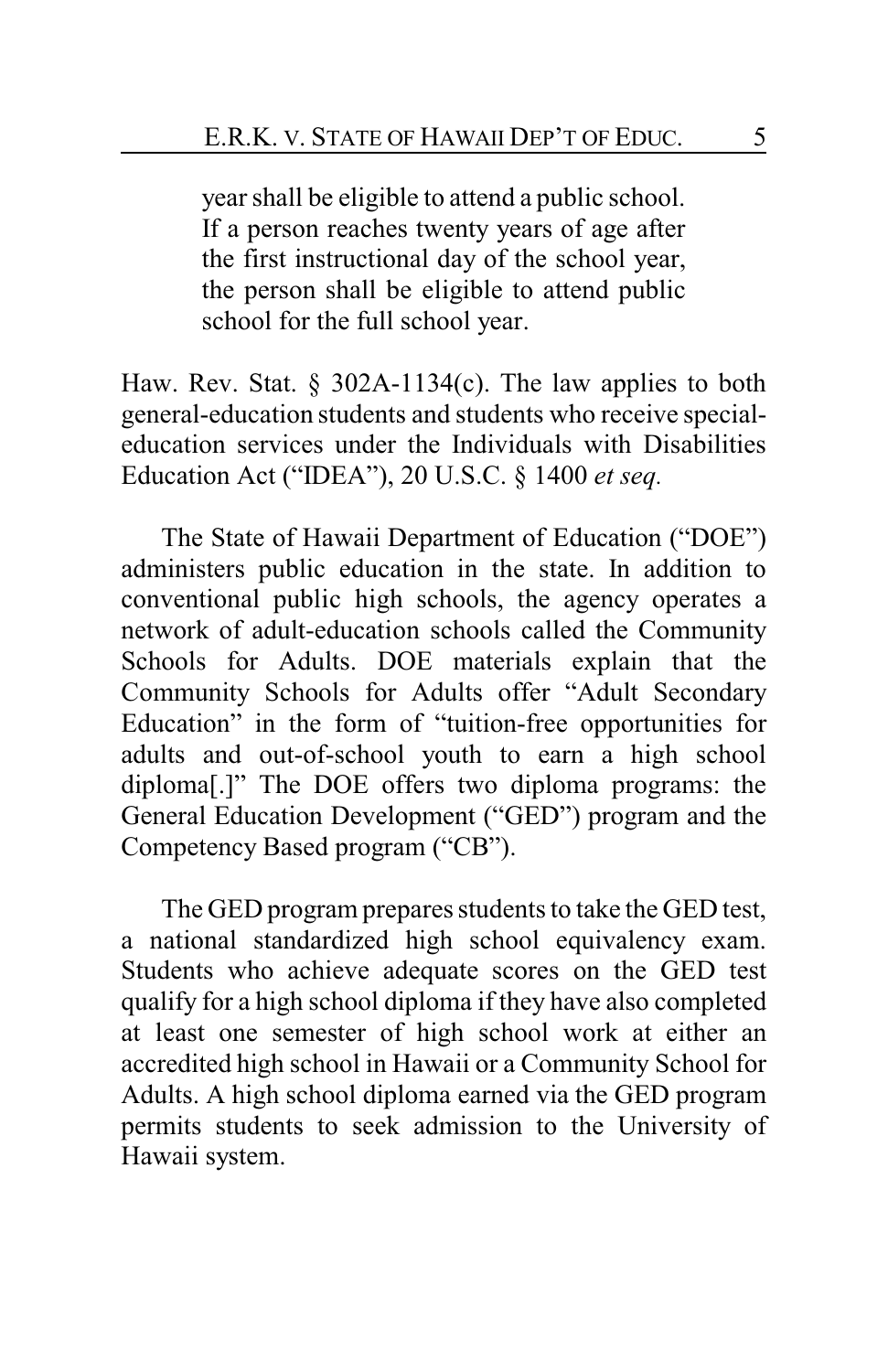The CB program is a three-semester life-skills program designed to help students become "(1) Functionally literate adults; (2) Productive and contributing citizens/community members; (3) Effective family members; and (4) Productive workers." The program emphasizes skills like household finance, civic participation, and health maintenance. To obtain a high school diploma in the CB program, students must complete all five CB courses, earn adequate scores on the various CB exams, and complete at least one "Career Goal," such as finding a job or completing one credit of work at an accredited postsecondary institution.

The Community Schools for Adults are exempt from the strictures of Act 163. Both the GED and CB programs are open to any student 18 or older who lacks a high school diploma.**<sup>1</sup>**

These adult education programs have sparked litigation because they do not offer IDEA services to disabled students. Students who require special-education services to participate in the classroom cannot pursue diplomas in the Community Schools for Adults after aging out of public education under Act 163. But students without special needs can and do transition directly from Hawaii public high schools to the Community Schools for Adults.**<sup>2</sup>**

**<sup>1</sup>** Sixteen- and seventeen-year-old students are eligible to enroll in the Community Schools for Adults if they have officially withdrawn from high school.

**<sup>2</sup>** Between 2010 and 2012, 113 general-education students became ineligible for high school because of Act 163, and four enrolled in an adult school.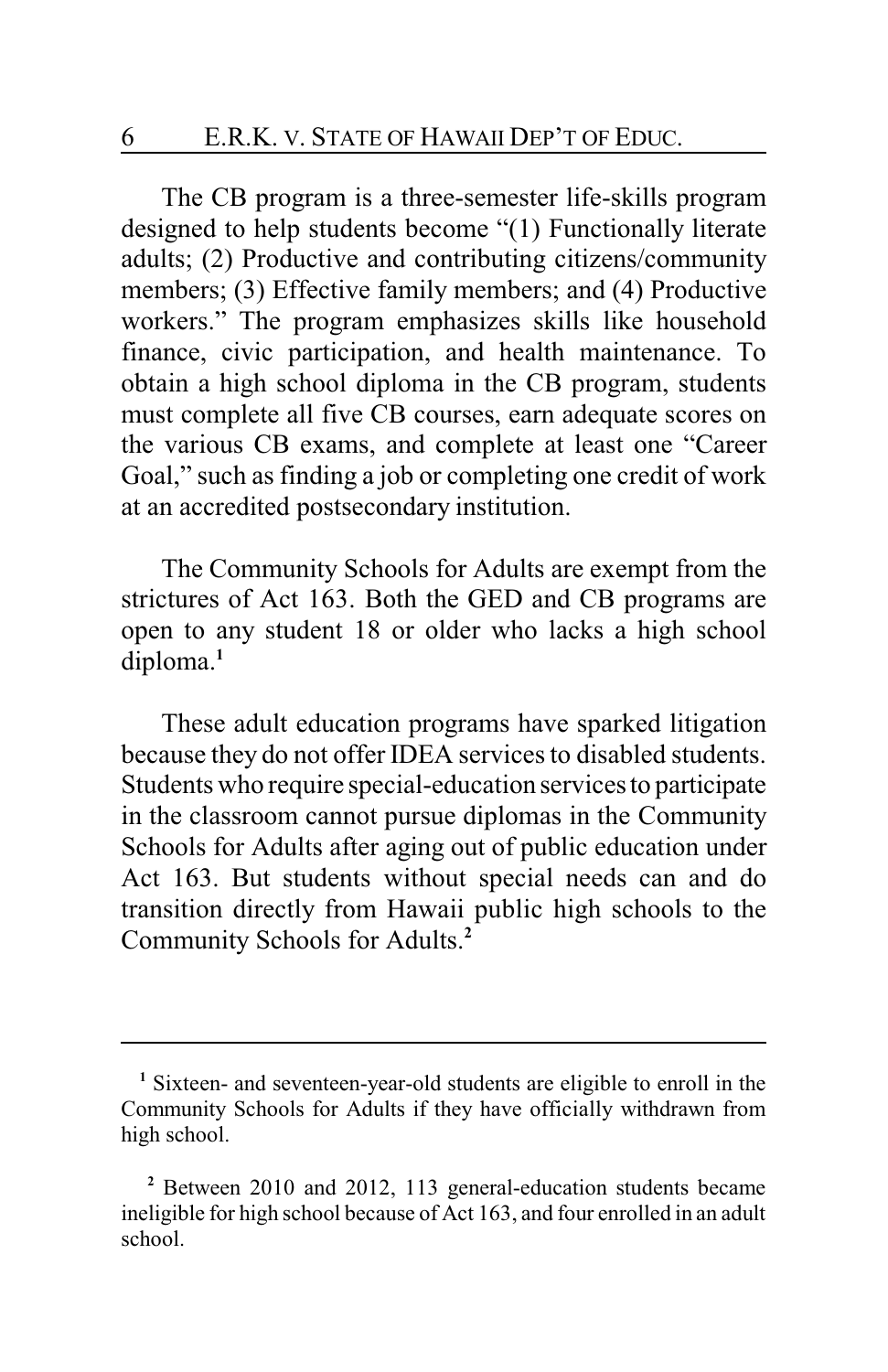Soon after Act 163 became law, four disabled students and their parents, together with the Hawaii Disability Rights Center, filed a class-action complaint in federal district court. The complaint asserted claims under the IDEA, the Americans with Disabilities Act ("ADA"), and the Rehabilitation Act, as well as an estoppel claim. The IDEA claim alleged that Act 163 violated federal law by denying public education to special-needs students aged 20 to 21 while offering it, in the form of the Community Schools for Adults, to students without special needs. The claims under the ADA and Rehabilitation Act alleged that the DOE's exclusion of disabled students from adult education constituted disability discrimination under those statutes. The estoppel claim is not at issue in this appeal.

The district court certified a class consisting of all Hawaiian students entitled to special-education services but made ineligible for public education by Act 163. The Plaintiffs and the DOE filed cross-motions for summary judgment. The district court granted summary judgment to the DOE on the estoppel claim, but denied summary judgment to both parties on the remaining claims.

The parties then tried the case in a one-day bench trial. After trial, the district court ruled for the DOE on all three claims at issue. On the IDEA claim, the court held that Act 163 was consistent with federal law because the Community Schools for Adults did "not provide the equivalent of a secondary school education to general education students," and because the DOE had no "systemic practice of offering the same or equivalent education to general education students who have aged out while eliminating education services for special education students." On the ADA and Rehabilitation Act claims, the court held that the Plaintiffs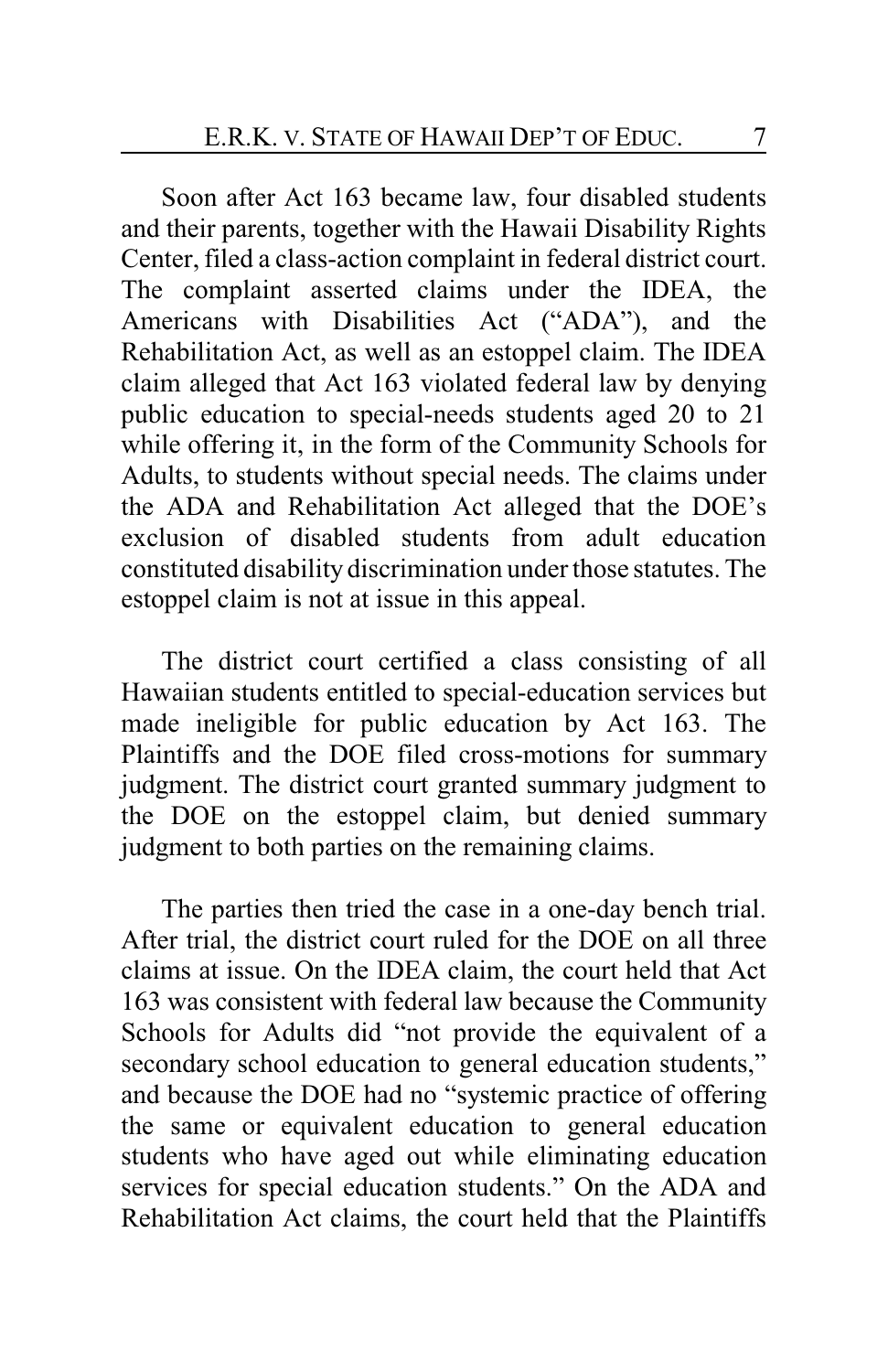had made a prima facie case of disability discrimination, but did not meet their burden of identifying a reasonable accommodation that would allow disabled students to benefit meaningfully from the adult schools. The Plaintiffs**<sup>3</sup>** timely appealed.

#### **Analysis**

#### **1. IDEA claim.**

We first must decide whether Act 163 runs afoul of the IDEA, which restricts the power of states to establish age limits on special-education eligibility in certain circumstances. We hold that it does.

The IDEA requires states to provide a "free appropriate public education" to all children with disabilities residing in the state "between the ages of 3 and 21, inclusive[.]" 20 U.S.C. § 1412(a)(1)(A). As a result, a student's eligibility for IDEA services ordinarily ends on his twenty-second birthday. *See L.A. Unified Sch. Dist. v. Garcia*, 669 F.3d 956, 959 (9th Cir. 2012). The statute creates an exception to the age limit, however. A state's duty to provide special education to children with disabilities does not extend to children aged 3 through 5 or 18 through 21 "to the extent that [the duty's] application to those children would be inconsistent with State law or practice, or the order of any court, respecting the provision of public education to children in those age ranges." 20 U.S.C. § 1412(a)(1)(B)(i).

<sup>&</sup>lt;sup>3</sup> In the remainder of our opinion, we use "E.R.K." to refer to the class of Plaintiffs-Appellants as a whole. E.R.K., a class representative, is a student with autism who was receiving special-education services from the DOE at Roosevelt High School at the time of trial.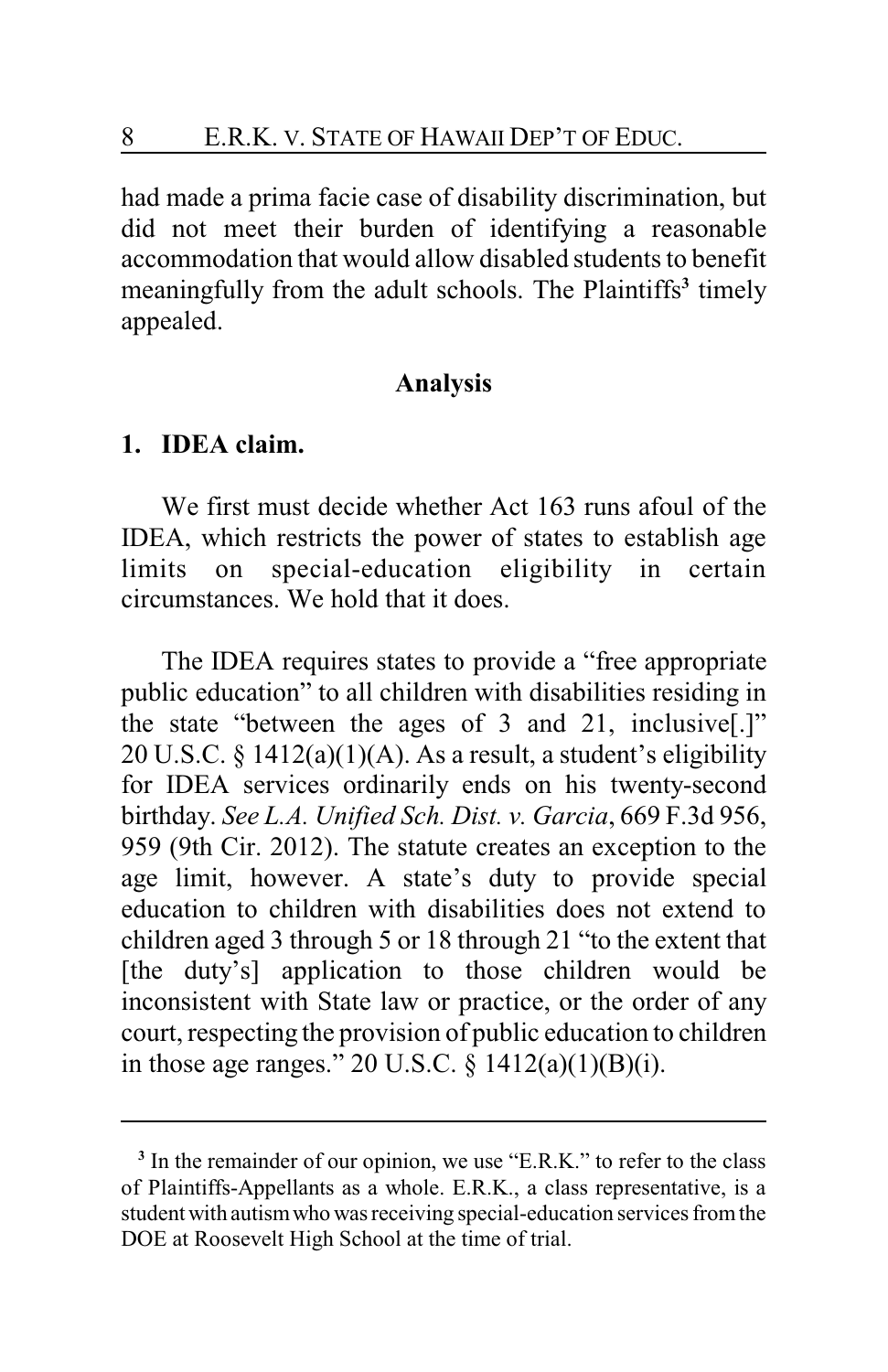We have never interpreted this exception to the IDEA's default age limit, and the text is not completely pellucid. What does it mean for the IDEA's application to students aged 18 to 21 to be "inconsistent with State law or practice . . . respecting the provision of public education" in a state? *Id.* The corresponding federal regulations are little help, as they simply reiterate the statutory language in nearly identical terms:

> The obligation to make [a free and appropriate public education] available to all children with disabilities does not applywith respect to . . . [c]hildren aged 3, 4, 5, 18, 19, 20, or 21 in a State to the extent that its application to those children would be inconsistent with State law or practice . . . respecting the provision of public education to children of those ages.

34 C.F.R. § 300.102(a).

Happily, the IDEA's legislative history sheds some light on the exception's meaning. *See Jonah R. v. Carmona*, 446 F.3d 1000, 1005 (9th Cir. 2006) ("If the statute's terms are ambiguous, we may use canons of construction, legislative history, and the statute's overall purpose to illuminate Congress's intent."). The Senate Report accompanying the 1975 statute**<sup>4</sup>** that created the exception

**<sup>4</sup>** The legislation was enacted as the Education for All Handicapped Children Act. *See* Pub. L. 94-142, 89 Stat. 773 (1975). That legislation amended an earlier statute, the Education of the Handicapped Act. *See* Pub. L. 91-230, 84 Stat. 175 (1970). In 1990, the statute was renamed the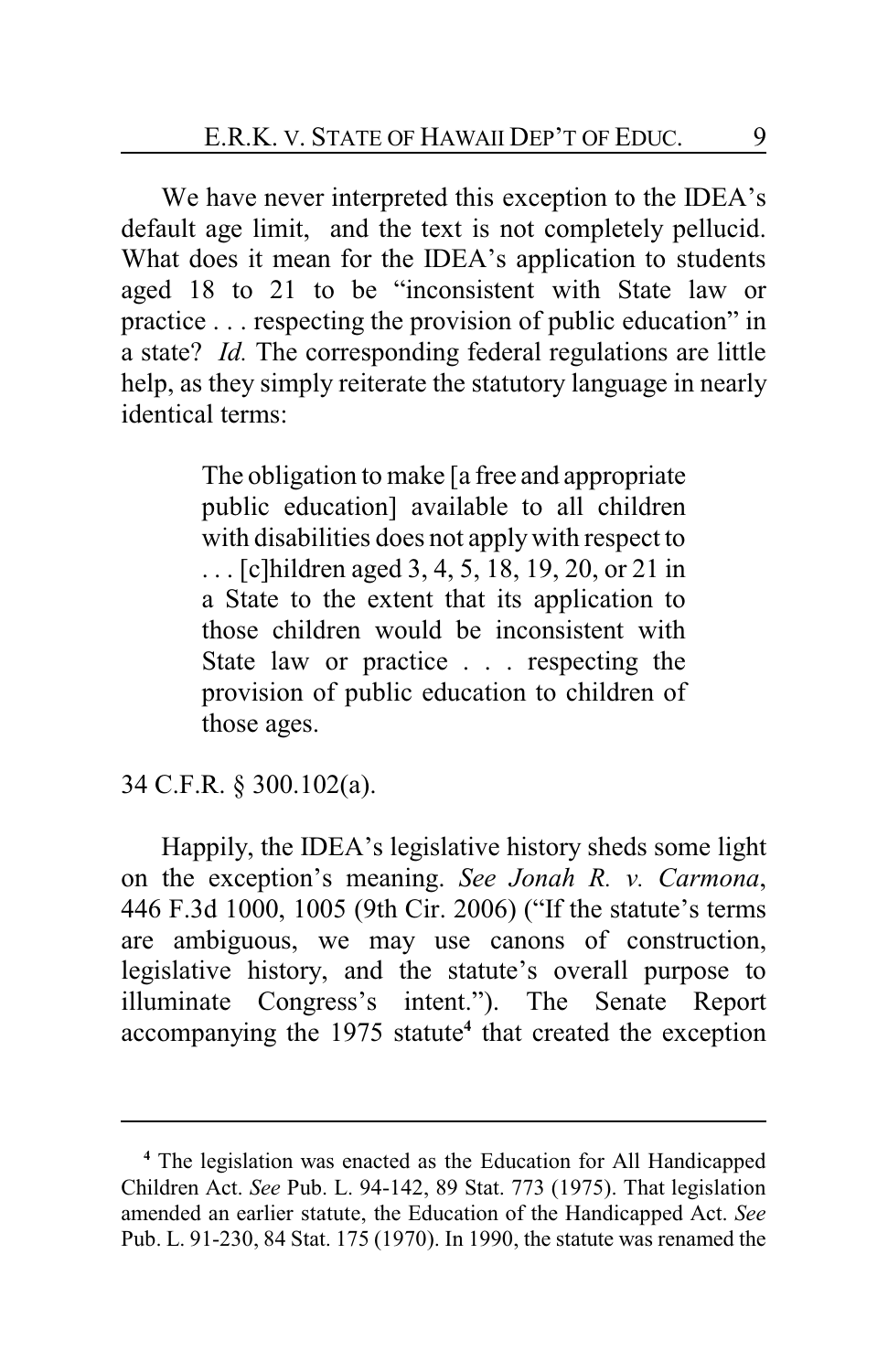explains that states are free to elect not to provide special education to disabled students between 18 and 21, but only if they *also* elect not to provide "free public education" to nondisabled students:

> This exception with respect to handicapped children aged three to five and aged eighteen to twenty-one, inclusive [in 20 U.S.C.]  $§ 1412(a)(1)(B)(i)]$  is intended to exempt states from the provisions of this Act establishing a timetable for providing a free appropriate public education in these age groups in the following circumstances: . . .

(2) where a State does not in fact provide or assure the provision of free public education to handicapped children in these age groups; . . . .

This exception shall not apply in the following circumstances:

(1) where a state does now in fact provide or assure the provision of free public education to non-handicapped children in these age groups . . . .

S. Rep. No. 94-168, 1442–43 (1975).

In light of this legislative history, we interpret  $\S$  1412(a)(1)(B)(i) to mean that Hawaii cannot deny special

Individuals with Disabilities Education Act. *See* Pub. L. 101-476 § 901(a)(3), 104 Stat. 1103, 1142 (1990).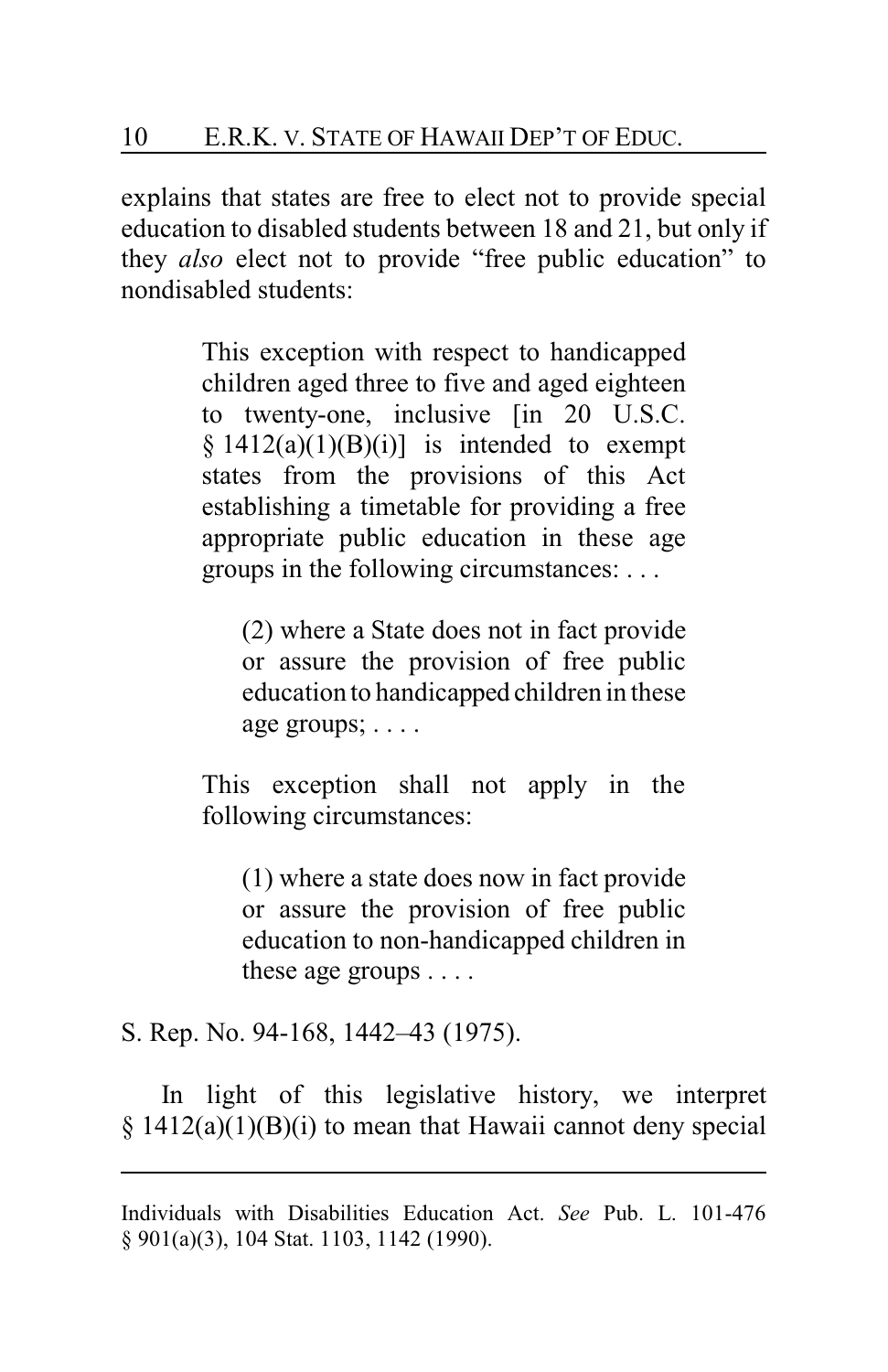education to disabled students aged 18 through 21 if it in fact provides "free public education" to nondisabled students in that range of ages.

The fate of Act 163 comes down to whether the diploma programs offered by the Community Schools for Adults constitute "free public education." Act 163 makes some 20 year-old and all 21-year-old students ineligible for public education in Hawaii. For disabled students, the Act functions as an age limit on eligibility for IDEA services. E.R.K. argues that by providing the GED and CB programs to nondisabled 20- and 21-year-olds, Hawaii offers public education on unequal terms. The DOE rejoins that the GED and CB programs are not "free public education" as the IDEA uses that term, so making them available to nondisabled 20- and 21-year-olds does not beget a concomitant obligation to publicly educate disabled students of the same ages.

To determine whether the adult-education programs are "free public education," we naturally begin with the text of the IDEA. *See Dzyuba v. Mukasey*, 540 F.3d 955, 956 (9th Cir. 2008) ("[W]e construe the meaning of a given word by reference to the context of a particular statutory regime."); *see also Brown v. Gardner*, 513 U.S. 115, 118 (1994) ("[T]here is a presumption that a given term is used to mean the same thing throughout a statute . . . ."). The IDEA does not offer a statutory definition of "free public education," but it does explicitly define the closely related phrase "free appropriate public education" as "special education and related services" that:

> (A) have been provided at public expense, under public supervision and direction, and without charge;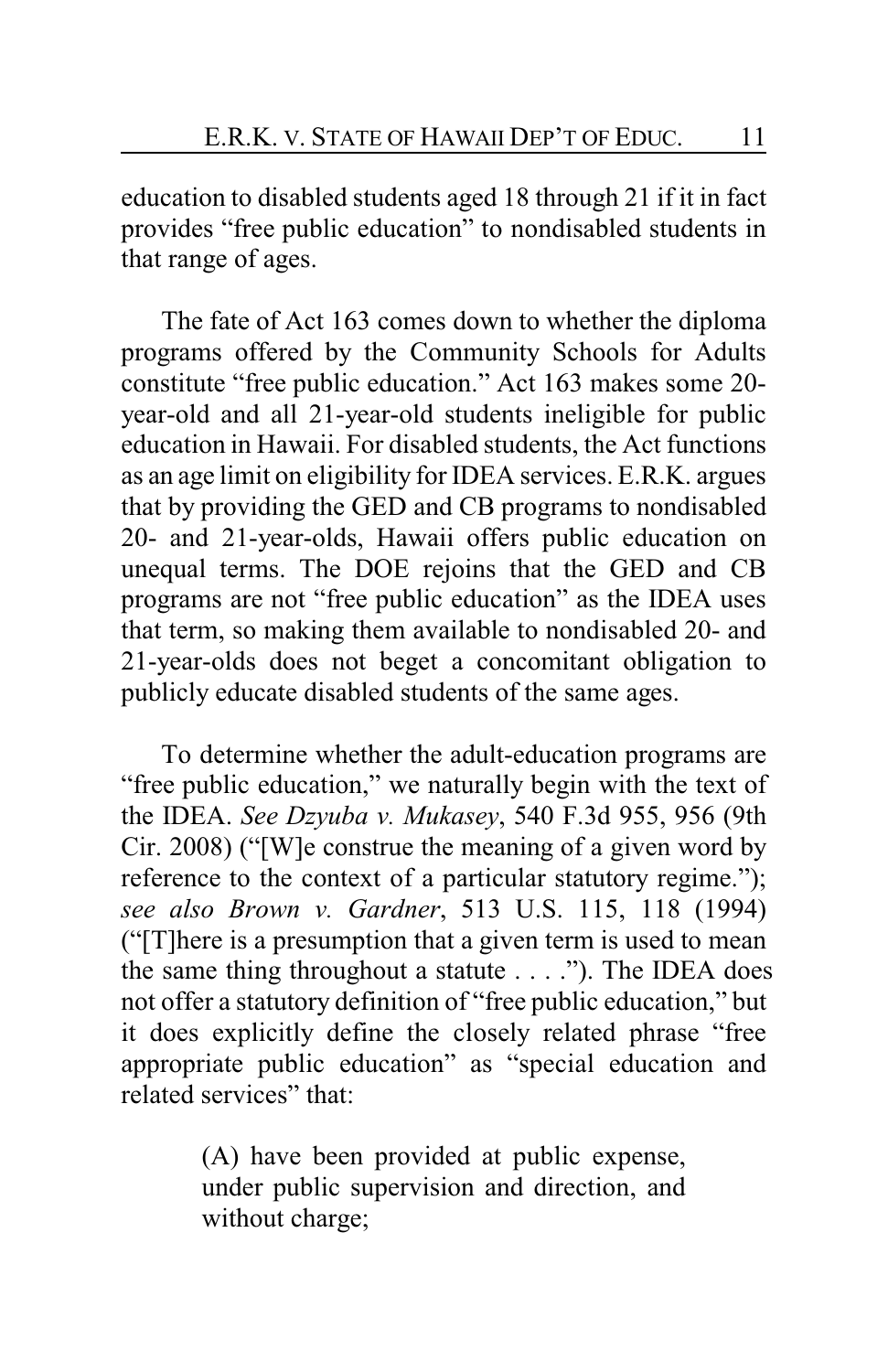(B) meet the standards of the State educational agency;

(C) include an appropriate preschool, elementary school, or secondary school education in the State involved; and

(D) are provided in conformity with the individualized education program required under section 1414(d) of this title.

20 U.S.C. § 1401(9). Once we strip out those aspects of this definition that clearly relate to the education's "appropriateness," as opposed to its "free" and "public" character, we are left with a reliable index of what "free public education" means in  $\S$  1412(a)(1)(B)(i). The second and fourth criteria seem to delineate an education's appropriateness. (Surely an education can be both free and public even if it is inappropriate because it fails to meet state standards or to conform with an individualized education program.) We are left with a bipartite definition: a "free public education" is one that is 1) provided at public expense, under public supervision and direction, and without charge; and 2) involves preschool, elementary, or secondary education.

The first prong of this definition is consistent with the plain meaning of "free public education." A "public" institution is one that is "accessible . . . to all members of the community" and which "provid[es] services to the people . . . under some degree of civic or state control." Webster's Third New International Dictionary 1836 (1968). "Free" means "without charge." *Id.* at 905. The second prong of the definition—that "free public education" means preschool,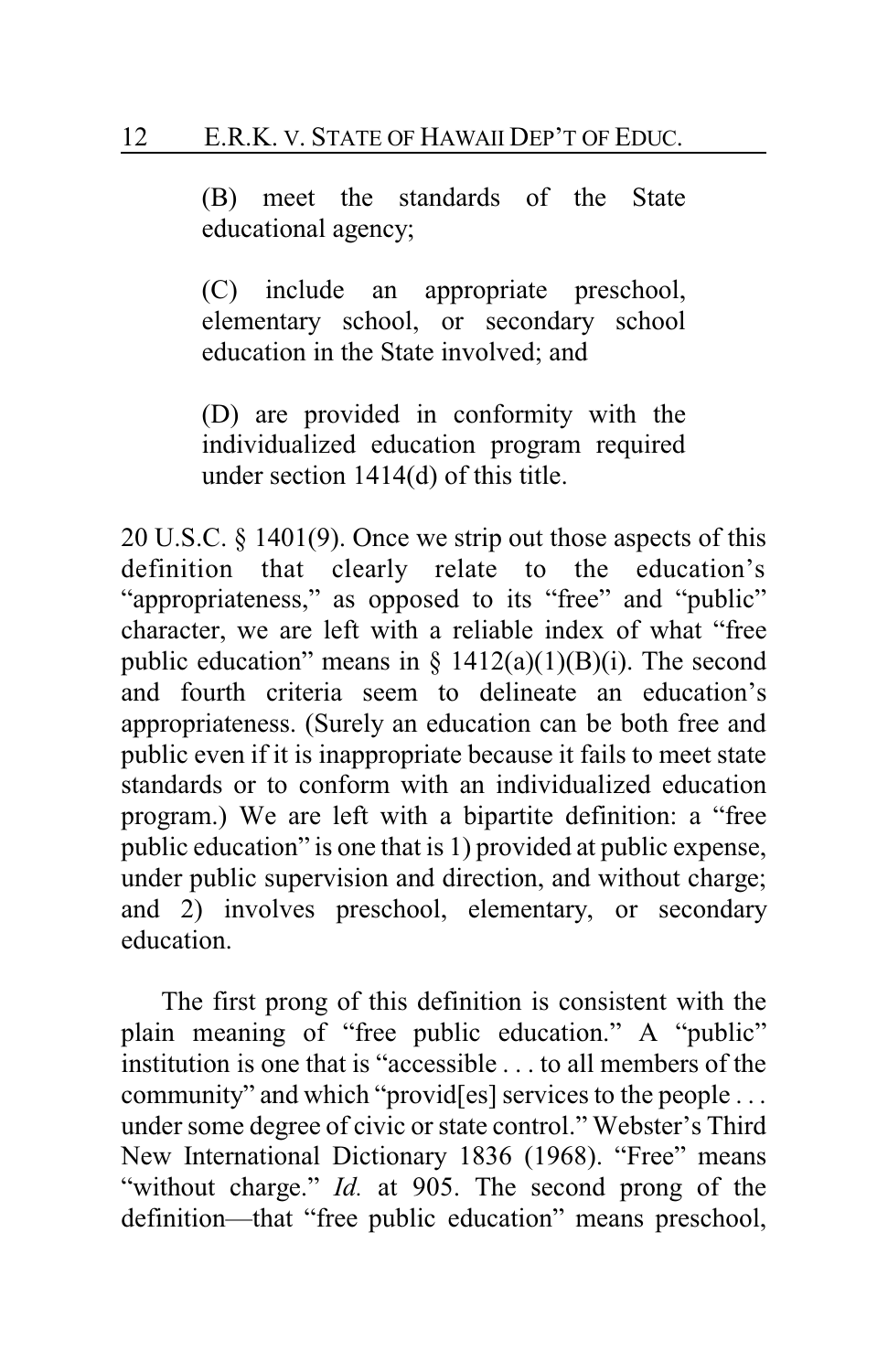elementary, or secondaryeducation—is not apparent from the plain meaning of the phrase, but is derived from the IDEA's limited scope. Because the IDEA applies only to preschool, elementary, or secondary education, *see* 20 U.S.C. § 1401(9), we do not think  $\S 1412(a)(1)(B)(i)$  refers to public education outside those same categories.

The GED and CB programs clearly satisfy the first prong of the definition. The district court found, and neither party disputes, that the Community Schools for Adults are provided at public expense and are free to students. Nor does the DOE deny that the schools operate under its supervision and direction as a public agency.

The GED and CB programs also satisfy the second prong because they are programs of secondary school education. The DOE's own officers acknowledge that the GED and CB high school diploma programs are designed "to ensure that the graduates are prepared for transitions to post secondary education[.]" If students are only able to pursue "postsecondary" education after they earn a high school diploma in the GED or CB programs, it stands to reason that those programs constitute "secondary" education. The record is replete with additional evidence that the DOE considers the GED and CB programs to offer a secondary education for adults. A section of the DOE's website, titled "What are Community Schools for Adults?", enumerates the "wide variety of courses" offered by the adult schools. The second item reads: "Secondary education . . . courses to complete your high school graduation requirements." The DOE's characterization of the adult school programs comports with the common-sense view that high school diploma programs are quintessentially secondary education, whether they are offered to teenagers or adults. *Cf., e.g.*, 20 U.S.C. § 9201(3)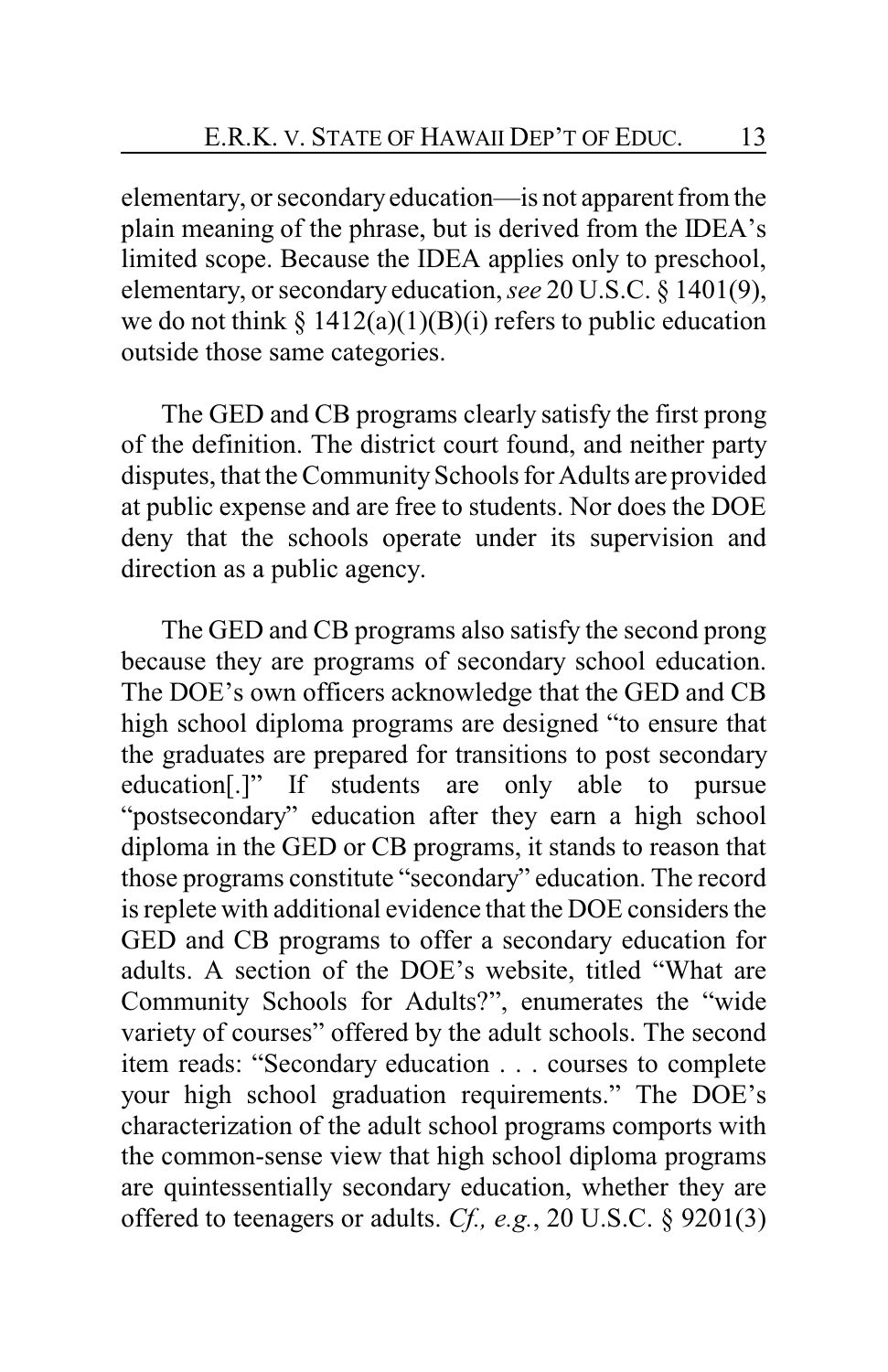(describing the purpose of the Adult Education and Family Literacy Act of 1998 as "assist[ing] adults in the completion of a secondary school education"); *see also id.*  $§$  1001(a)(1)–(2) (noting that an "institution of higher education" is one that "provide[s] a program of education beyond secondary education" and only accepts students with secondary-education diplomas).

Our conclusion that the GED and CB programs are a form of public secondary education is buttressed by the fact that the Community Schools for Adults meet the IDEA's definition of "secondary school." The IDEA defines "secondary school" as a

> nonprofit institutional day or residential school, including a public secondary charter school, that provides secondary education, as determined under State law, except that it does not include any education beyond grade 12.

*Id.* § 1401(27). The record establishes that the Community Schools for Adults are nonprofit day schools that do not educate students beyond grade 12; only students who never graduated from twelfth grade can pursue a GED or CB diploma. And to the extent that Hawaii law substantively defines "secondary education" at all, the GED and CB programs seem to qualify. The state statute defining the "scope of adult and community education programs offered" in Hawaii states that "instructional programs shall be initiated" in various fields, including a program of "secondary education for those adults who, in youth, left school or for some reason had their education curtailed and who now desire to continue their education . . . ." Haw. Rev. Stat.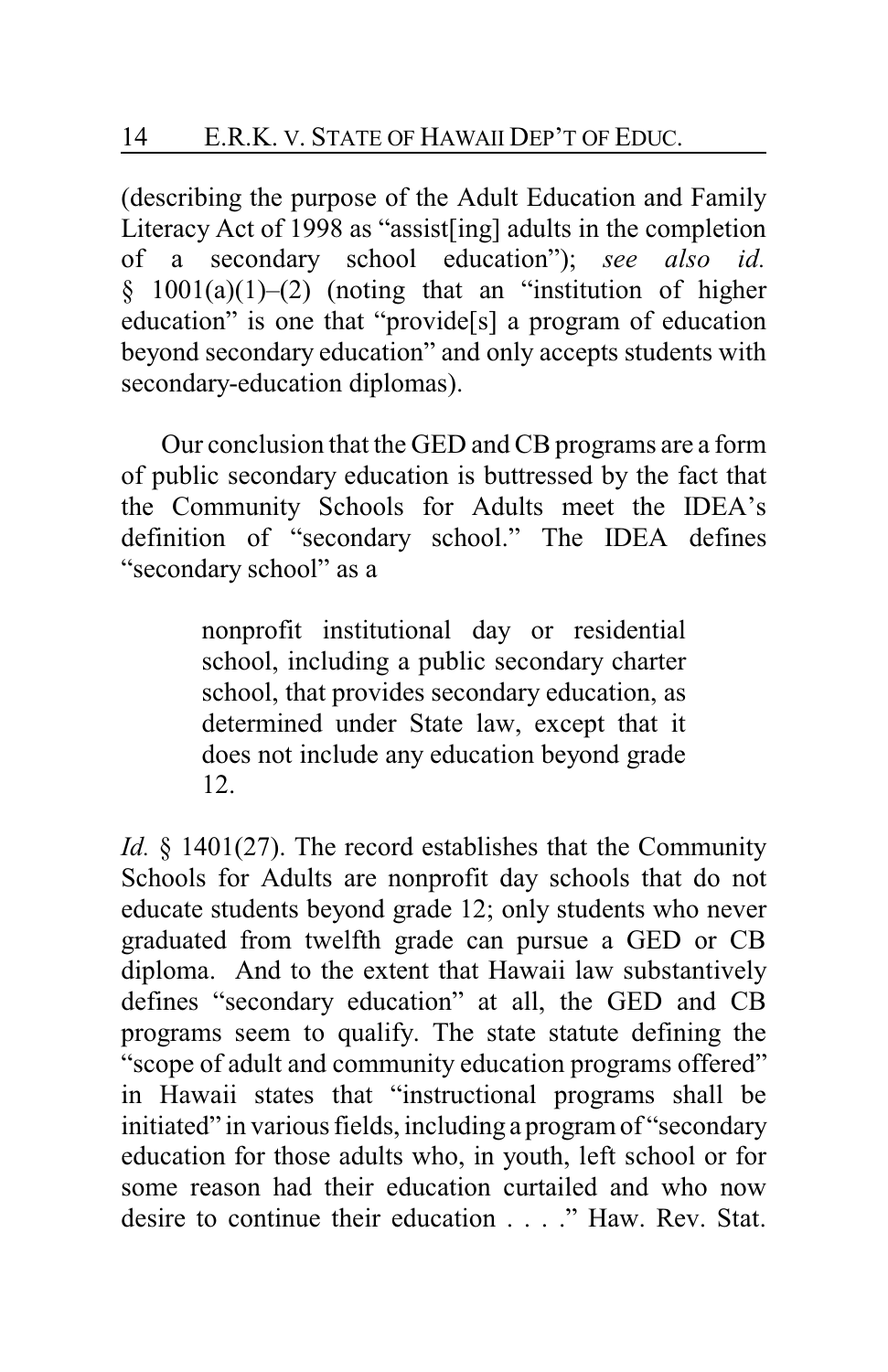§ 302A-433. The GED and CB programs obviously fulfill this legislative mandate.**<sup>5</sup>**

We are therefore persuaded that the Community Schools for Adults offer "secondary education"—and hence that the state offers "free public education" to nondisabled students over 18 and under 22.

The DOE makes three arguments that, in spite of the statutory text, the Community Schools for Adults do not in fact offer free public education. First, the DOE urges us to distinguish "conventional" or "traditional" secondary education offered in Hawaiian high schools from the less demanding GED and CB programs. To earn an ordinary high school diploma, the DOE points out, students must accumulate 120 credit hours in various academic subjects. The GED and CB diploma programs are structured differently. The GED program consists of a series of targeted preparatorycourses in the GED examination subjects, and the CB program is largely nonacademic, focusing instead on personal and vocational skill development. The differences extend to postsecondary opportunities. Both the University of

**<sup>5</sup>** Of course, the fact that the Community Schools for Adults meet the definition of "secondary schools" under the IDEA does not mean that Hawaii could comply with the IDEA simply by amending its laws to exclude adult-education programs from the ambit of "secondary education." A state's definition of "secondary education" determines whether an institution qualifies as a "secondary school" under the IDEA. 20 U.S.C. § 1401(27). State law alone, however, does not dictate whether a program is a form of secondary education—and, by extension, whether it constitutes "free public education." As we have explained, high school diploma programs are paradigmatic examples of secondary education, and Hawaii is not free to reclassify the GED and CB programs as nonsecondary education in an effort to read them out of the definition of free public education.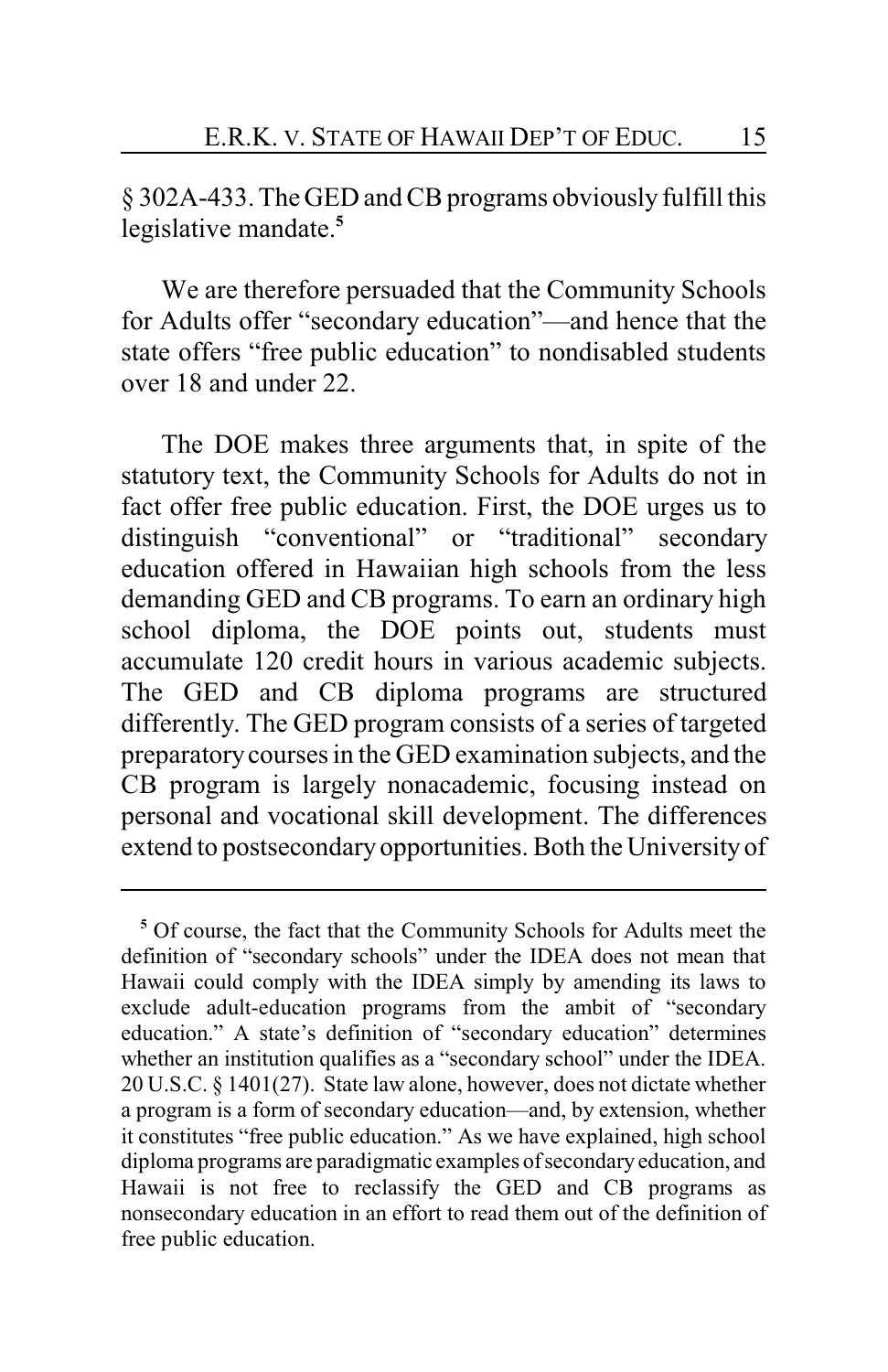Hawaii system and the military, for instance, favor students with conventional high school diplomas over students with the GED diploma.

The DOE urges that the differences between "conventional" high schools in Hawaii and the Community Schools for Adults are so substantial that both school systems cannot offer secondary education. The district court made much the same argument when it entered judgment in the DOE's favor: the district court held that the GED and CB programs "do not provide the equivalent of a secondary school education" because the "educational curriculum, requirements, and experience of the adult programs are dramatically different from those of a traditional public high school."

Nothing in the IDEA, however, supports the proposition that a program constitutes "secondary education" or "free public education" only if it is structurally identical to the ordinary public high school curriculum offered to nondisabled students. The DOE's brief cites no cases or statute in support of the interpretation it proposes. Instead, the DOE asks us to contrive an atextual distinction between authentic and ersatz secondary education and impose it on the statutory text. It is particularly unlikely that the IDEA's definitions incorporate such a distinction because, as we have noted, the statute construes education broadly. *See* 20 U.S.C. § 1401(29) ("The term 'special education' means specially designed instruction, at no cost to parents, to meet the unique needs of a child with a disability, including . . . instruction conducted in the classroom, in the home, in hospitals and institutions, and in other settings[.]"); *see also, e.g.*, *Seattle Sch. Dist., No. 1 v. B.S.*, 82 F.3d 1493, 1500 (9th Cir. 1996) (noting that the IDEA reflects a holistic concept of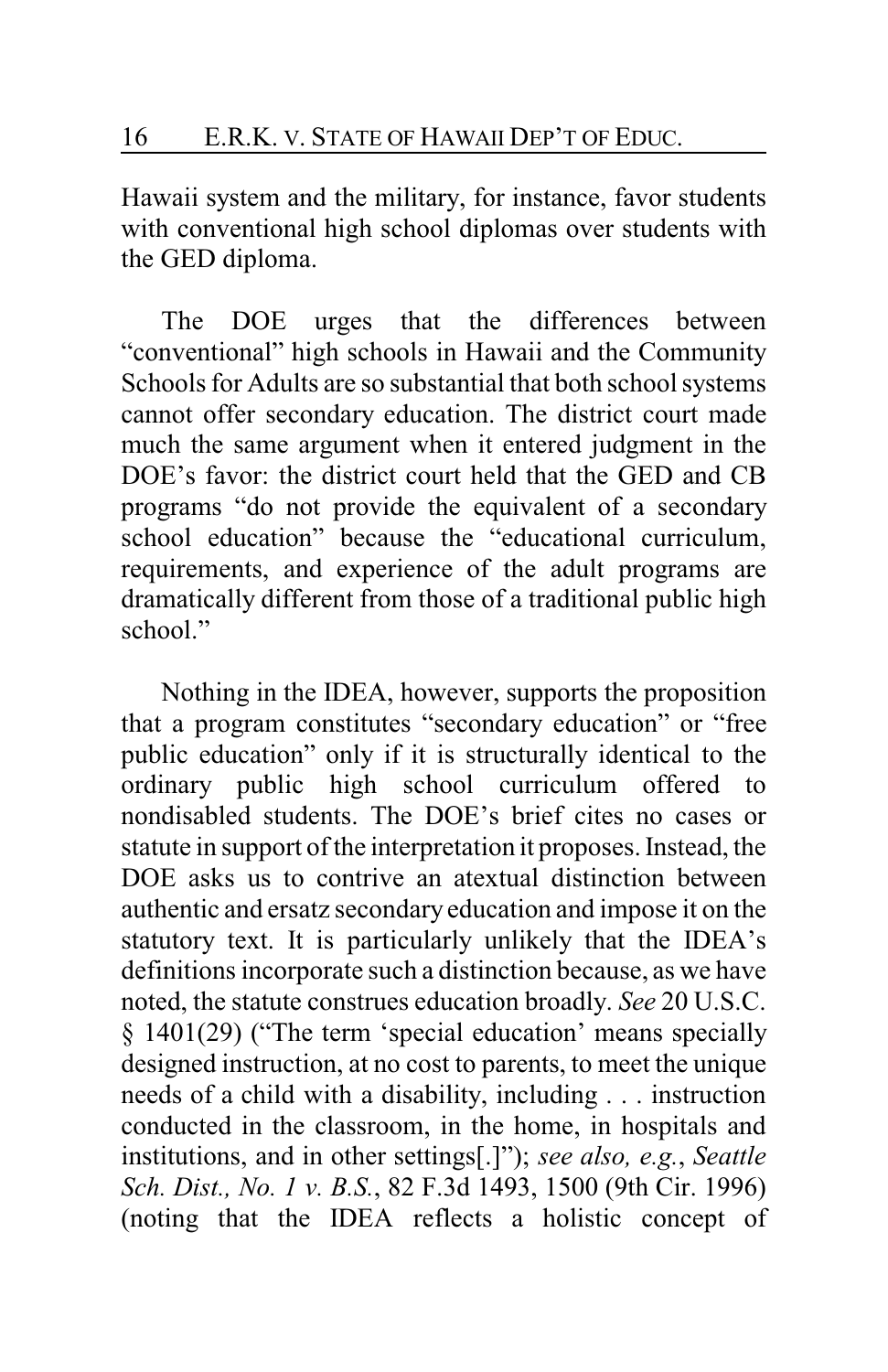educational benefit, including "the handicapped child's academic, social, health, emotional, communicative, physical and vocational needs" (internal quotation marks omitted)). Education for high-school-aged students with disabilities often differs dramatically from "conventional" secondary education. *See, e.g.*, *Park ex rel. Park v. Anaheim Union High Sch. Dist.*, 464 F.3d 1025, 1030–31 (9th Cir. 2006) (per curiam) (involving an educational program for a high school student that included a full-time special day class and instruction in "buttoning, zipping and toilet training"). In light of the variety of specialized secondary education the IDEA makes available to disabled students, it is simply implausible that the phrase "free public education" in the  $§ 1412(a)(1)(B)(i)$  exception refers narrowly to a "conventional" high school curriculum.**<sup>6</sup>**

Second, the DOE argues that an opinion letter from the United States Department of Education establishes that GED courses are not "secondary education." The opinion letter states that school districts are "not required to provide [IDEA services to] students who have left traditional secondary education programs and entered a GED test preparation program" unless "the State considers the GED test preparation program to be a part of an appropriate secondary

**<sup>6</sup>** We are also skeptical that the differences between the diploma programs are as significant as the DOE claims. The record contains a flowchart, prepared by the DOE, which "illustrates the three methods by which the high school diploma may be earned." The flowchart shows that all three paths—the "Credit Method," the "GED Test Method," and the "[CB] Method"—lead to the same result: a "Hawaii Department of Education High School Diploma." Surely the programs' common characteristic—that they all lead to "the high school diploma"—is more relevant to their status as "secondary education" than differences in curriculum, structure, and rigor.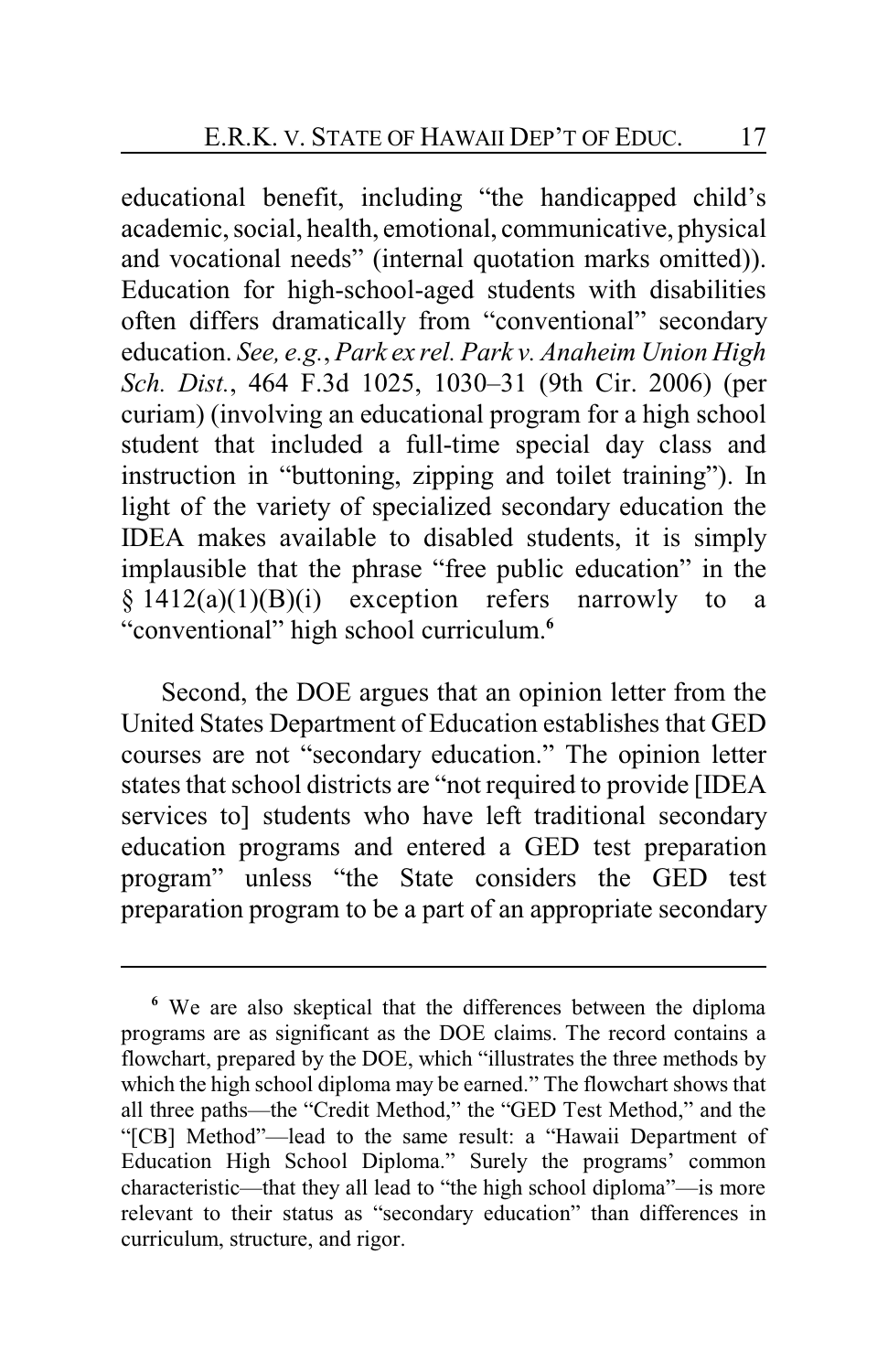education." The letter does not alter our analysis, because E.R.K. is not arguing that the Community Schools for Adults must provide IDEA services. At most, the letter reflects the United States Department of Education's view that not all GED preparation programs are necessarily part of an "*appropriate* secondary education." The letter sheds no light at all on whether all GED preparation programs constitute secondary education *simpliciter*. But we need not broach that question, because we have already decided that *Hawaii's* GED diploma program is unambiguously a program of secondary education.

Finally, the DOE argues that the IDEA's definition of "transition services," which school districts must offer when a student ages out of IDEA eligibility, proves that adult education and secondary education are mutually exclusive. The IDEA defines "transition services" as

> a coordinated set of activities for a child with a disability that . . . is focused on improving the academic and functional achievement of the child with a disability to facilitate the child's movement from school to post-school activities, including post-secondaryeducation, vocational education, integrated employment (includingsupported employment), *continuing and adult education*, adult services, independent living, or community participation . . . .

20 U.S.C. § 1401(34) (emphasis added). The DOE argues that, by offering "adult education" as an example of a "postschool activity," the IDEA's drafters intended to distinguish adult education from secondary education. But of course it is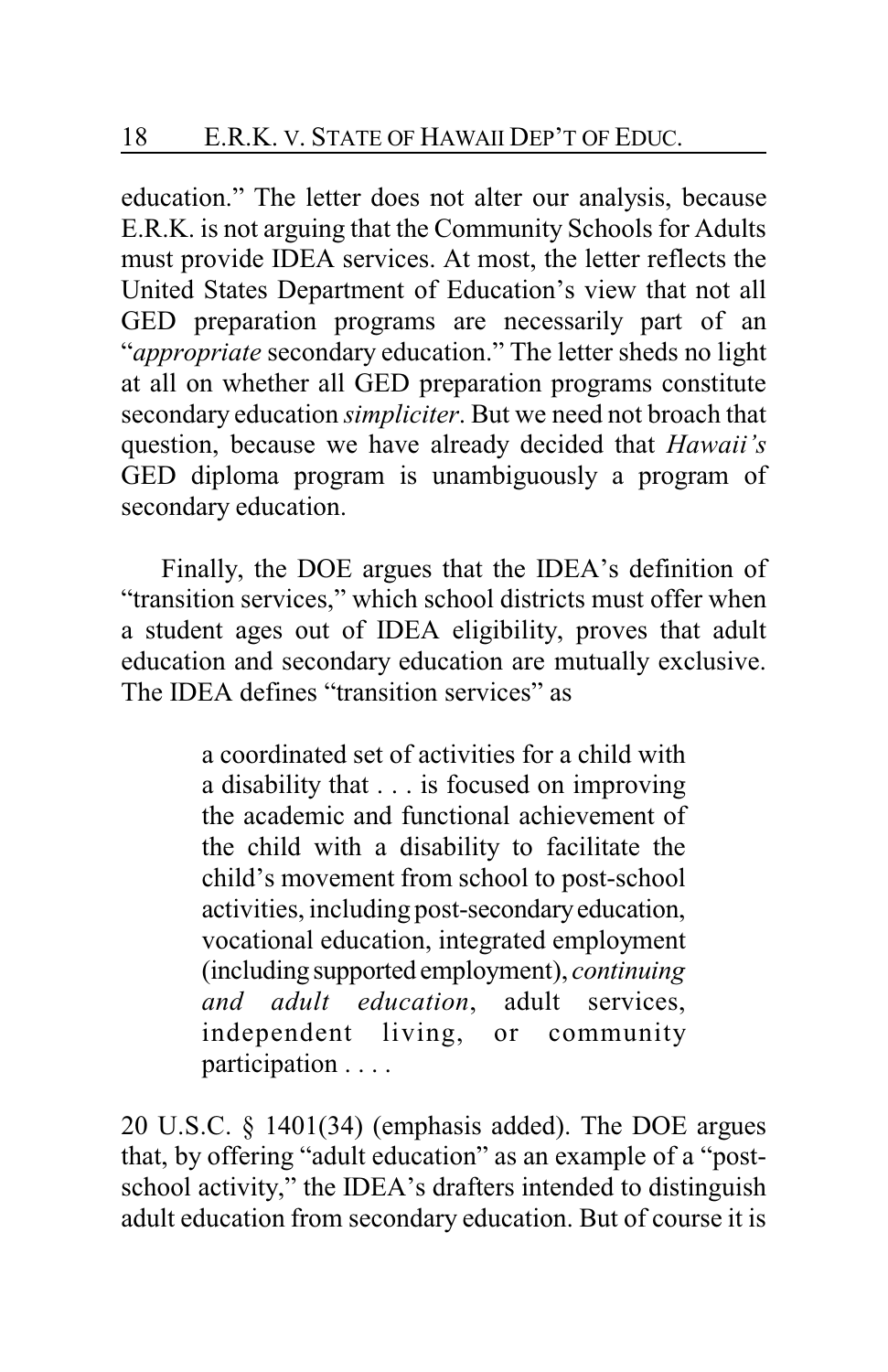self-evident that "adult education" and "secondaryeducation" are not coterminous. Hawaii's adult schools offer adulteducation courses in parenting and sewing, **7** but it is unlikely that these courses constitute secondary education. The use of the phrase "adult education" in connection with transition services does not imply mutual exclusivity between "adult education" and "secondary education."

None of the DOE's arguments sway us from our conclusion that the Community Schools for Adults offer "free public education" to students who do not require IDEA services. The DOE offers, at taxpayer expense, the opportunity for nondisabled 20- and 21-year-olds to complete their secondary educations and earn high school diplomas. Providing IDEA services to disabled children of those ages would therefore be consistent with "State law or practice . . . respecting the provision of public education," so the state must do so. 20 U.S.C. § 1412(a)(1)(B)(i).

Our conclusion is unchanged by the district court's finding that the DOE does not "usher" or "steer" nondisabled students into the GED and CB programs once they age out of the conventional high schools. As the legislative history makes clear, the question is whether a state "provide[s] or assure[s] the provision of free public education to non-[disabled] children." S. Rep. No. 94-168, 1442–43. A state's duty to educate disabled children until they turn 22 is only excused if free public education is foreclosed to disabled

**<sup>7</sup>** *See* http://165.248.6.166/data/schoollist\_csa.asp (noting that the Community Schools for Adults offer "[h]omemaking and parenting" courses") (last visited August 1, 2013); http://www.waipahucs.k12.hi.us/ courses/2013/Summer%202013/WCSA%20Sum%202013.pdf (listing three sections of a course called "Sewing") (last visited August 1, 2013).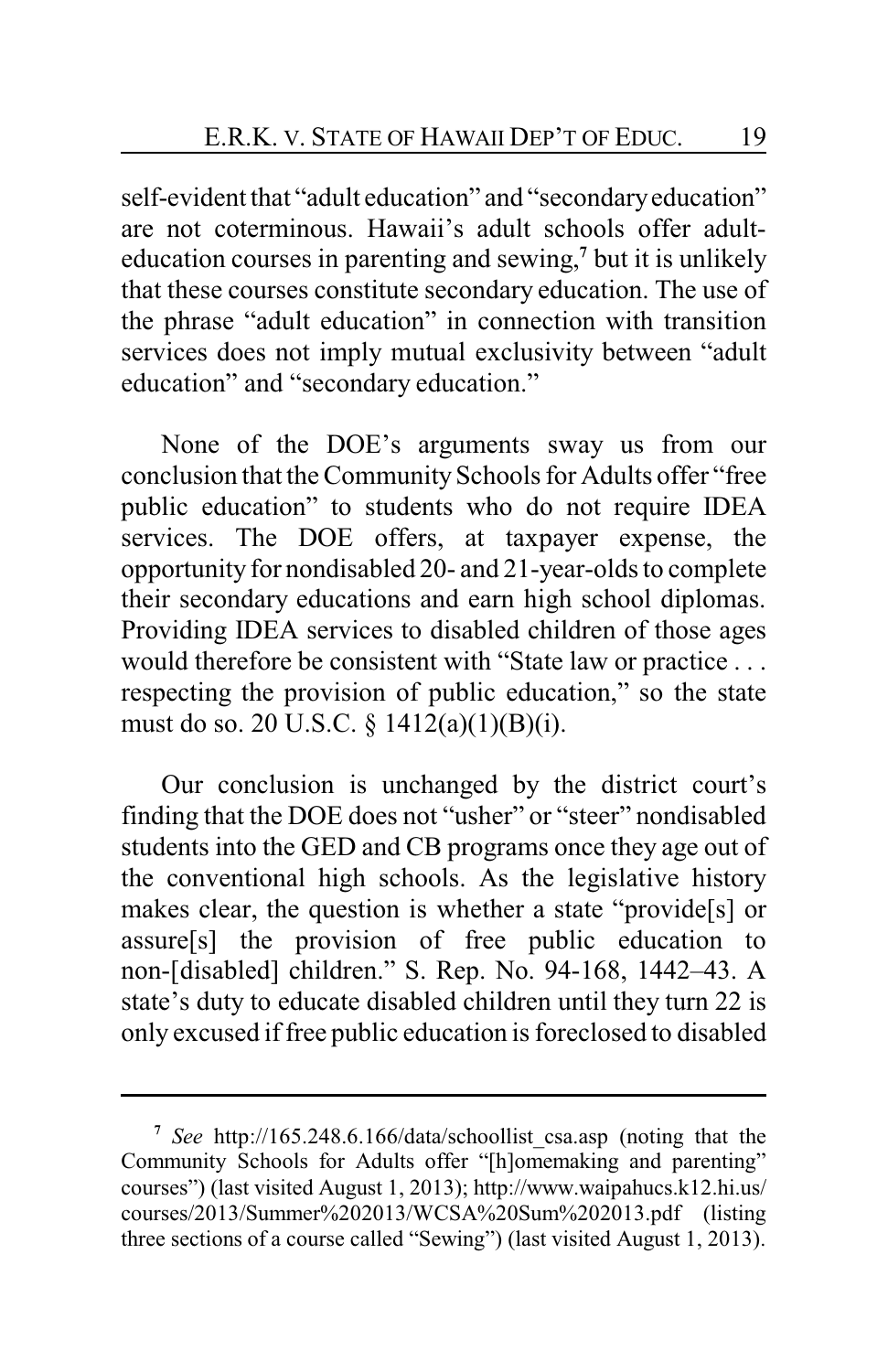and nondisabled students alike. Whether a state encourages nondisabled students to take advantage of what free public education is available is irrelevant.

Indeed, though their numbers are small—only3.5% of the general education students affected by Act 163 between 2010 and 2012 transitioned to an adult diploma program—the fact that any students at all transitioned directly to the GED and CB programs after aging out of the state high school system confirms that the state "provides" free public education to 20 and 21-year-olds. Those students who made the transition belie the district court's finding that "the GED and CB programs are not a continuation of a traditional high school education."

By passing the IDEA, Congress intended "to open the door of public education to all qualified children[.]" *Cedar Rapids Cmty. Sch. Dist. v. Garret F. ex rel. Charlene F.*, 526 U.S. 66, 78 (1999) (internal quotation marks and citation omitted). If Hawaii legislators wish to shut the door to students once they turn 20, that is their prerogative—but they must shut them to *all* students, regardless of disability. Act 163 reinstates the benighted two-track system that prevailed before the IDEA was passed, when disabled students were often "totally excluded from schools[.]" *Bd. of Educ. of Hendrick Hudson Cent. Sch. Dist., Westchester Cnty. v. Rowley*, 458 U.S. 176, 191 (1982) (internal quotation marks and citation omitted). In Hawaii's two-track system, nondisabled students between the ages of 20 and 22 can pursue the diplomas that eluded them in high school, but students with special needs are simply out of luck.

The GED and CB programs—unfettered by the obligation to address the needs of disabled students—are surely much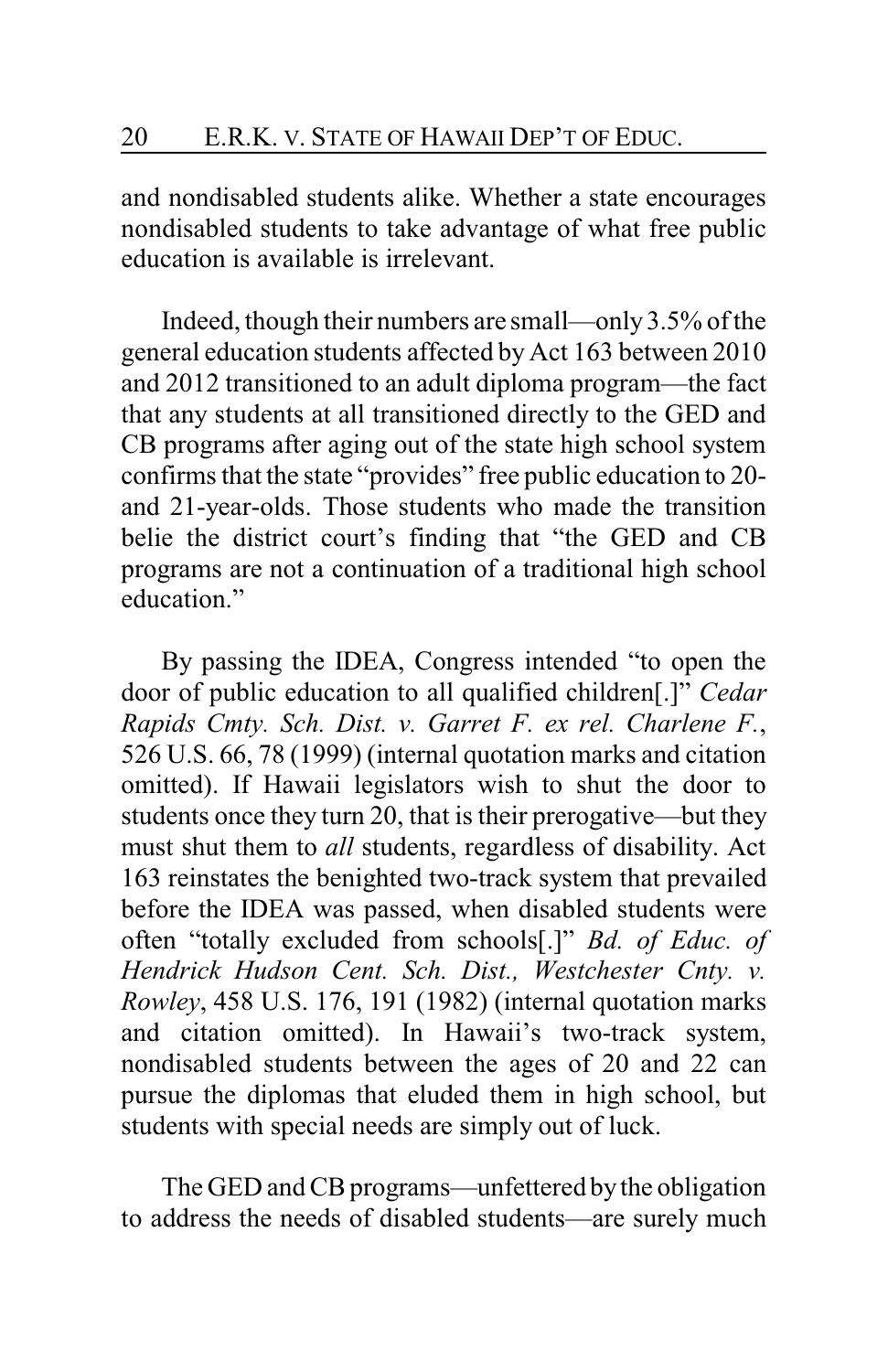cheaper to operate than a public-school system with a full complement of special-education services. But the IDEA stands for the principle that exclusion is a false economy unbefitting a society committed to the complete integration of its disabled citizens.

# **2. ADA and Rehabilitation Act claims.**

E.R.K. next argues that the district court erred when it ruled in the DOE's favor on his disability discrimination claims.

To establish a prima facie case of disability discrimination under the ADA, a plaintiff must prove:

> (1) he is an individual with a disability; (2) he is otherwise qualified to participate in or receive the benefit of some public entity's services, programs, or activities; (3) he was either excluded from participation in or denied the benefits of the public entity's services, programs, or activities, or was otherwise discriminated against by the public entity; and (4) such exclusion, denial of benefits, or discrimination was by reason of [his] disability.

*McGary v. City of Portland*, 386 F.3d 1259, 1265 (9th Cir. 2004) (alteration in original) (quoting *Thompson v. Davis*, 295 F.3d 890, 895 (9th Cir. 2002) (per curiam)) (internal quotation marks omitted). A prima facie case under the Rehabilitation Act is identical, except that the plaintiff must also prove that the relevant program receives federal financial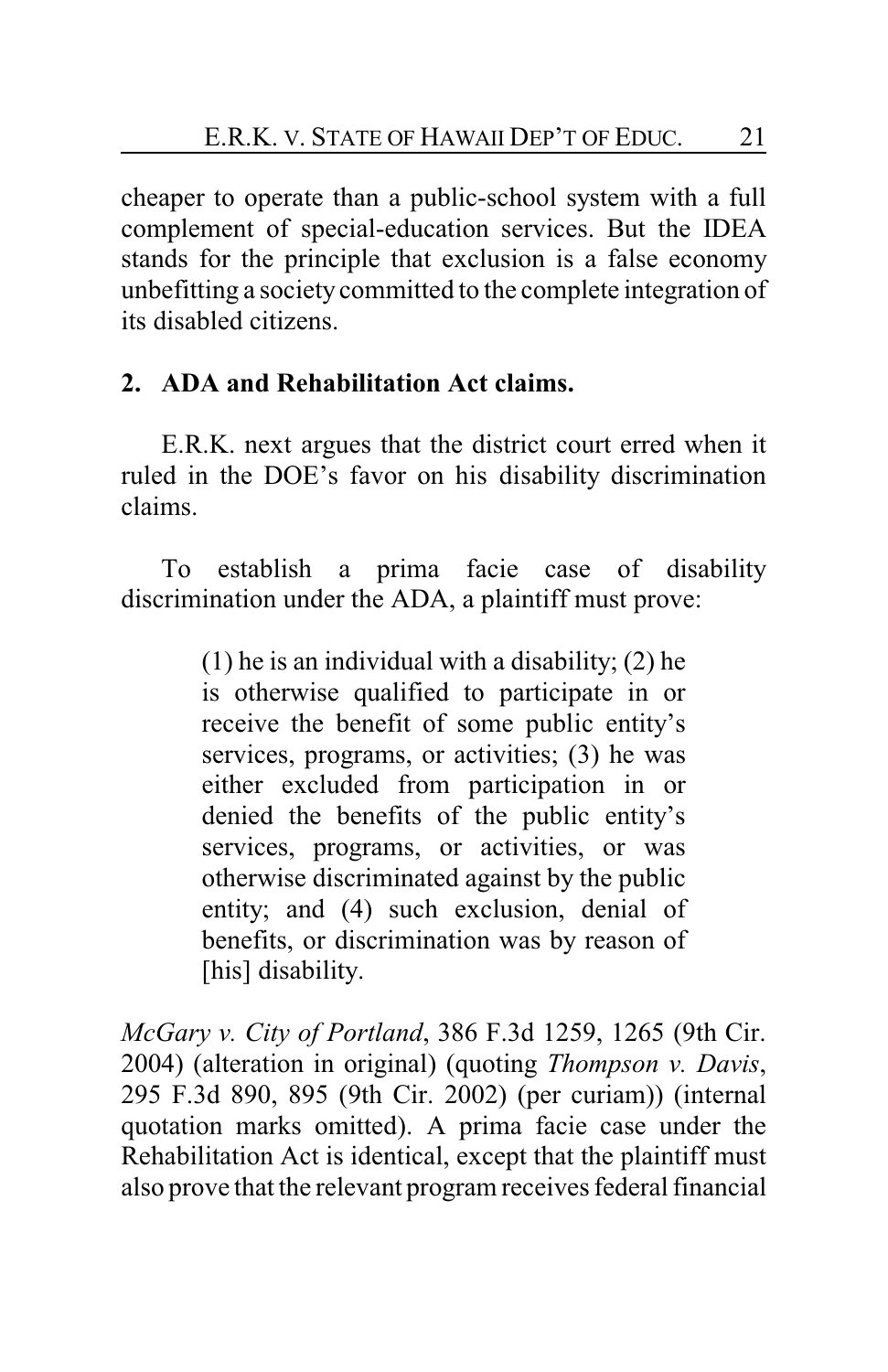assistance. *See Duvall v. Cnty. of Kitsap*, 260 F.3d 1124, 1135 (9th Cir. 2001).

Under both statutes, a plaintiff who requires an accommodation to meet a program's essential eligibility requirements can establish the "otherwise qualified" element of the prima facie case only by producing "evidence of the existence of a *reasonable* accommodation . . . ." *See Zukle v. Regents of the Univ. of Cal.*, 166 F.3d 1041, 1046–47 (9th Cir. 1999) (emphasis added).

E.R.K.'s complaint identifies "[t]he DOE's provision of public education" as the "service, program, or activity" from which he was allegedly excluded. But the only programs the DOE provides on a discriminatory basis are the GED and CB adult education programs; Act 163 forecloses all other publiceducation programs to disabled and nondisabled students alike. Thus, the question is whether the GED and CB programs are available to disabled individuals "who, with or without reasonable accommodations, meet the essential eligibility requirements to participate." *Pierce v. Cnty. of Orange*, 526 F.3d 1190, 1222 (9th Cir. 2008).

E.R.K. did not establish a prima facie case of disability discrimination because he failed to produce "evidence of the existence of a reasonable accommodation." *Zukle*, 166 F.3d at 1047. E.R.K. did not identify changes to the structure or curriculum of the Community Schools for Adults that would make them generally accessible to disabled students. Instead, the accommodation he proposed was simply that the DOE maintain disabled students' special-education placements until their twenty-second birthdays. That accommodation would do nothing to help disabled students access the GED and CB programs. Retaining students in their publicly funded